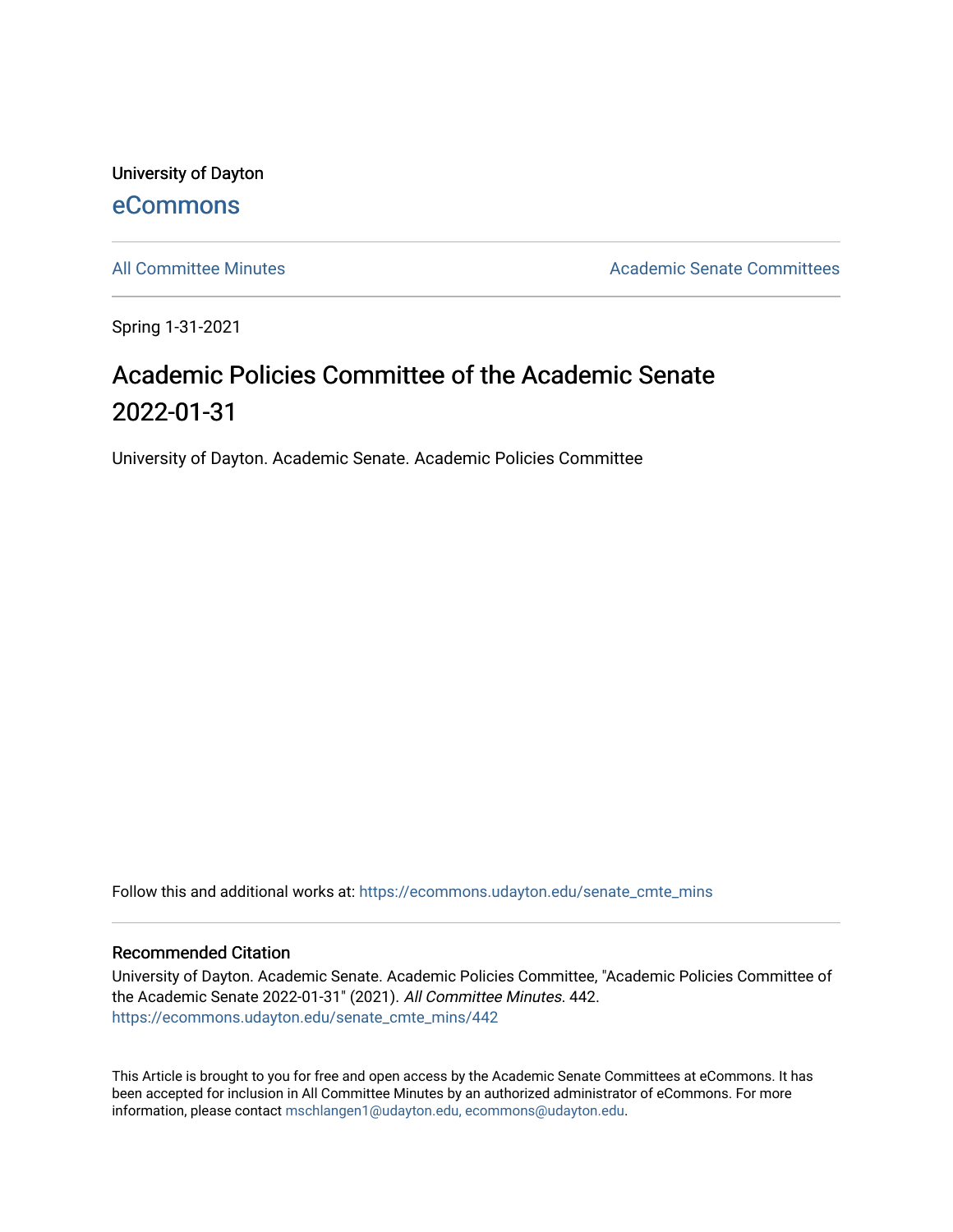**APC Minutes January 31, 2022** 

**Committee Members: Phil Anloague** (ex officio); **Philip Appiah-Kubi**; **Deb Bickford** (ex officio); **Laurel Bird; Jenna Borrelli**; **Art Busch**; Ali Carr-Chellman; Trevor Collier; **Jennifer Dalton; Neomi DeAnda** (chair); Greg Elvers; **Harold Merriman**; **Jason Pierce**; Dan Reyes; **Sarah Webber** (present are bolded)

## Guests: **Youssef Farhat**, **Michelle Pautz**, **Judy Owen**, **Kristen Altena**u, Melissa Longino (present are bolded), **Sabrina Neeley**

1. APC CAP 5 year review - Diversity and Social Justice (please review new documents in Google drive as well as the report at this link

https://udayton.edu/provost/ilg/diversity/assessment.php ) (Youssef Farhat)

- A diversity assessment took place, with 18 courses and 23 sections opting in. this helped us see what is resonating with students.
- Courses in the DSJ program do help improve skills of students.
- As a tool, it is resonating with students.
- When describing a course experience, students benefit from structured class discussions. Race and ethnicity in the US, and experience of groups outside of the US, issues related to immigration.
- There were interesting findings related to practice. Where is the DSJ learning happening beyond the class? Coursework was 50% of the student responses; 25% of what was highlighted was CAP courses (CAP makes a difference). SSC200 courses took the most credit
- The second place where it takes place is in housing and residence life.
- What are the students' experiences and how are the students finding the conversations? Students identify that they are challenged by their differences.
- Earlier today Youssef met with the CCEC of the UIEC.
- The report includes recommendations on how to move forward. Across the other work taking place (benchmarking and mapping), but they are working on a 2-3 year plan on how the implementation will take place, with an emphasis on how to utilize the continuum as a tool. Two main recommendations:
	- Figure out a way to require faculty to work closely with the DSJ coordinator, particularly beyond the design process so that we can coordinate assessment and improvement of learning
	- Incorporate the framework is aligned– how different units prepare and get feedback for course proposals
- Questions and thoughts:
	- Greg Elvers: the information is very powerful, and the recommendations on the website are important. He suggested we need a more concise version for the final report.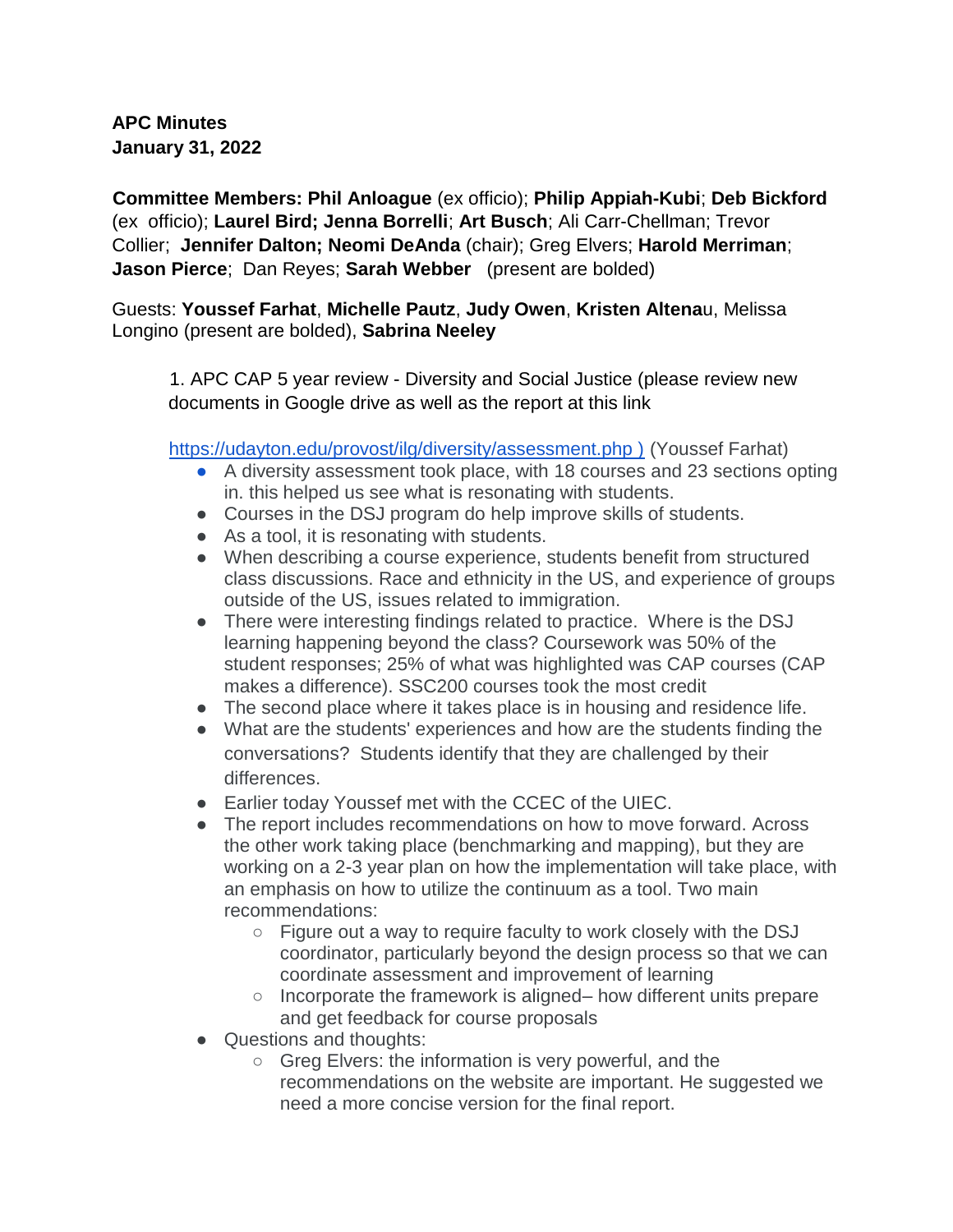- Is the developmental nature of CAP present in the work on DSJ? (Jason Pierce). The general overview of the report shows that students are able to engage with more sophisticated questions related to DSJ and that students are taking what they learn in one class and applying it elsewhere.
- Youssef is looking for consultation with other faculty to identify what might be a course. DSJ has been a sandbox for faculty to explore possibilities for class topics relative to DSJ. He would like to help faculty design modules, topics, and learning goals matching the interests of faculty. He would like to bring a bit more cohesion to the DSJ courses. This is the kind of consultation he envisions, to make the courses a bit more cohesive and to deliver an education that relates to students.
- It might be that faculty will be reluctant to be required to do something, like working directly with the DSJ coordinator. Youssef pointed out that this is the only place where the report requires anything.
- The quality of the proposals has increased tremendously after faculty have been working with the DSJ coordinator.

## 2. **Wellbeing Education Certificate (Kristen Altenau Keen,** [Sabrina Neeley](mailto:sneeley1@udayton.edu)**) Link here: [https://docs.google.com/document/d/1xoePUpCG38IQg9](https://docs.google.com/document/d/1xoePUpCG38IQg9-p3kLfFVl6efOn-BoyFv7s35RRRVc/edit) [p3kLfFVl6efOn-BoyFv7s35RRRVc/edit](https://docs.google.com/document/d/1xoePUpCG38IQg9-p3kLfFVl6efOn-BoyFv7s35RRRVc/edit)**

- An academic certificate could help students create pathways to looking at health and wellbeing from a variety of lenses
- The hope in the outline is that we want students to take an intro level class and a second step where they go more deeply.
- There was clarification that there is a cross-listed course. It can only be taken once to count for the certificate
- Would administration of the certificate be in the Brook Center or in collaboration with SEHS? It would be a joint approach. We are seeing a lot of innovative certificate options coming from centers and institutes. There is a delicate dance of curricular and co-curricular.
- People spoke with excitement about the certificate.
- Is there a sense of expected enrollment projections? Any surveying of potential students? They haven't conducted any surveys; the numbers are based on informal conversations with areas in which there are courses with an emphasis on health (communication, for example).
- This could help people sitting for the CHES (Certification for Health Education Specialist) certificate. How will the variety of courses taken impact the ability to sit for the exam? It would help to have a map that shows what courses would help them prepare for CHES.
- Jenna wondered if an introduction to social work might b e an addition to the certificate offerings. In the class, they talked about a lot of health resources. Laurel pointed out that this certificate could help students